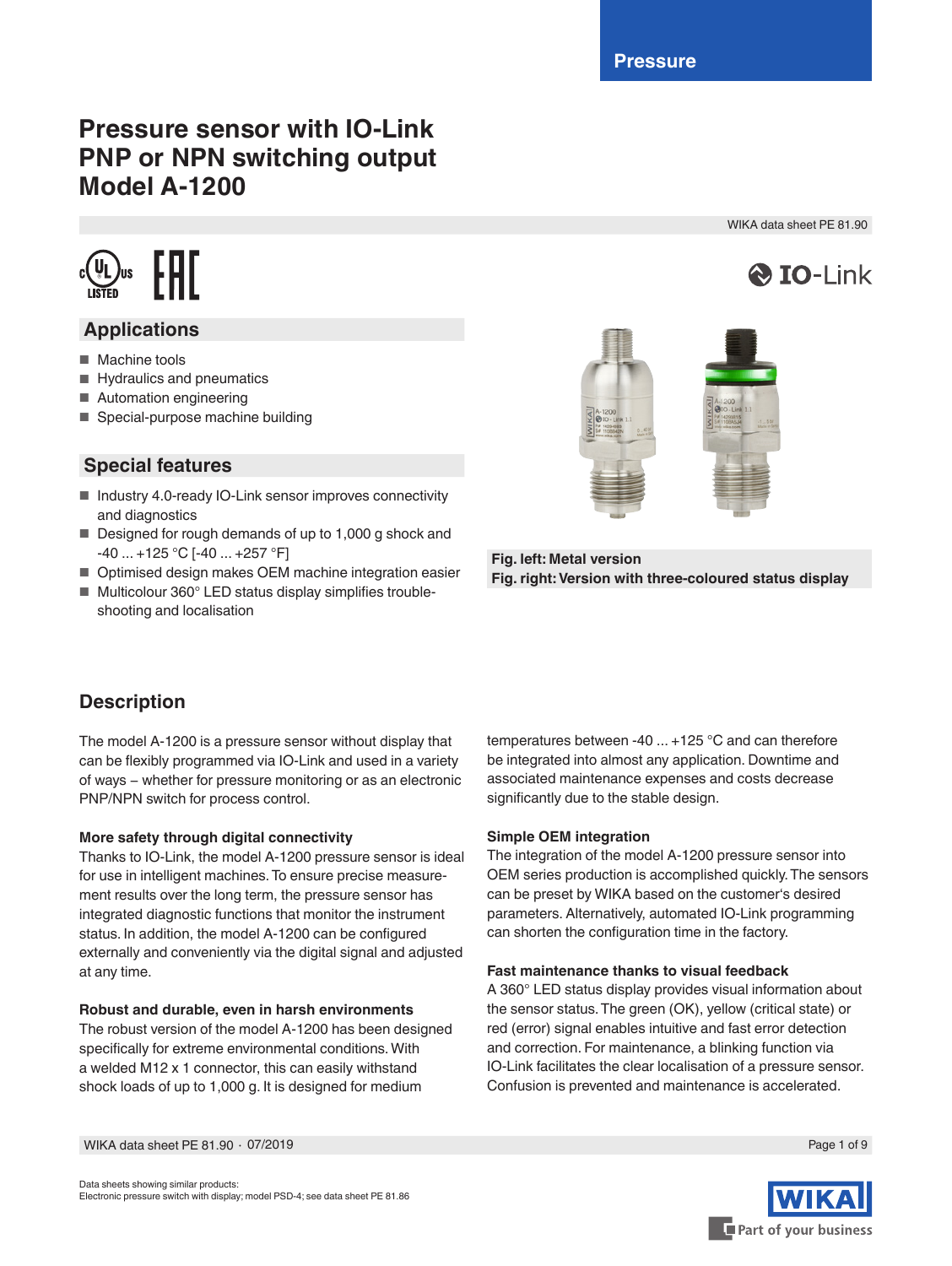### **Measuring ranges**

|     | Gauge pressure |         |        |        |        |        |        |        |
|-----|----------------|---------|--------|--------|--------|--------|--------|--------|
| bar | 00.4           | 00.6    | 01     | 01.6   | 02.5   | 04     | 06     | 010    |
|     | 016            | 025     | 040    | 060    | 0100   | 0160   | 0250   | 0400   |
|     | 0600           | 01,000  |        |        |        |        |        |        |
| psi | 010            | 015     | 025    | 030    | 050    | 0100   | 0160   | 0200   |
|     | 0300           | 0500    | 01,000 | 01,500 | 02,000 | 03,000 | 05,000 | 07,500 |
|     | 010,000        | 015,000 |        |        |        |        |        |        |
|     |                |         |        |        |        |        |        |        |

| <b>Absolute pressure</b> |      |               |     |      |      |      |      |      |
|--------------------------|------|---------------|-----|------|------|------|------|------|
| bar                      | 00.4 | $0 \dots 0.6$ | 01  | 01.6 | 02.5 | 04   | 06   | 010  |
|                          | 016  | 025           |     |      |      |      |      |      |
| psi                      | 010  | 015           | 025 | 030  | 050  | 0100 | 0160 | 0200 |
|                          | 0300 |               |     |      |      |      |      |      |

| Vacuum and +/- measuring range |  |  |  |  |  |                                                                                           |  |  |
|--------------------------------|--|--|--|--|--|-------------------------------------------------------------------------------------------|--|--|
|                                |  |  |  |  |  | bar 10   1+0.6   1+1.5   1+3   1+5   1+9   1+15   1+24                                    |  |  |
| psi                            |  |  |  |  |  | $-14.50$ $-14.5+15$ $-14.5+30$ $-14.5+50$ $-14.5+100$ $-14.5+160$ $-14.5+200$ $-14.5+300$ |  |  |

The given measuring ranges are also available in kg/cm<sup>2</sup>, kPa and MPa.

Special measuring ranges between 0 ... 0.4 and 0 ... 1,000 bar [0 ... 10 to 0 ... 15,000 psi] are available on request. Special measuring ranges have a reduced long-term stability and higher temperature errors.

#### **Overload safety**

The overload safety is based on the sensor element used. Dependent on the selected process connection and the sealing, restrictions in overload safety can result.

■ Measuring range  $≤ 600$  bar  $[≤ 8,000$  psi]: 2 times

■ Measuring range > 1.000 bar  $[≥ 8,000$  psi]: 1.5 times

#### **Increased overload safety (option)**

With increased overload safety there are deviations in temperature error and long-term stability.

#### **Vacuum-tight**

Yes

### **LED status display (option)**

| Visibility: | 360°      |
|-------------|-----------|
| Green:      | Operation |
| Yellow:     | Warning   |
| Red:        | Error     |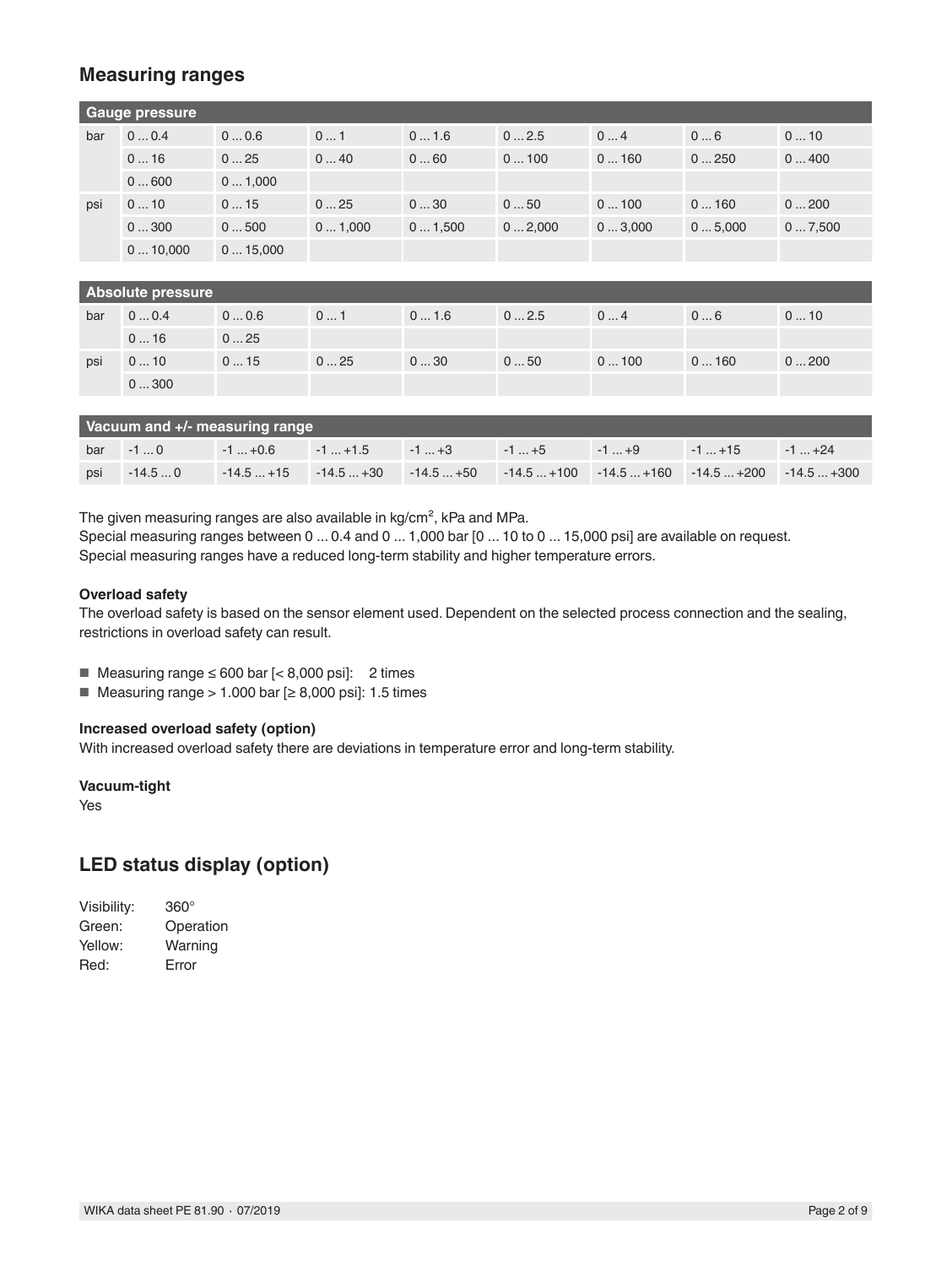# **Output signals**

| <b>Switching output</b> |                 | <b>IO-Link 1.1</b>        | <b>Teach</b> |  |
|-------------------------|-----------------|---------------------------|--------------|--|
| SP <sub>1</sub>         | SP <sub>2</sub> |                           |              |  |
| <b>PNP</b>              | -               |                           |              |  |
| <b>PNP</b>              | -               | X                         | -            |  |
| <b>NPN</b>              |                 |                           |              |  |
| <b>PNP</b>              |                 |                           | $\mathsf{x}$ |  |
| <b>NPN</b>              |                 |                           | $\mathsf{x}$ |  |
| <b>PNP</b>              | <b>PNP</b>      | $\boldsymbol{\mathsf{x}}$ | -            |  |
| <b>NPN</b>              | <b>NPN</b>      |                           |              |  |

#### **IO-Link**

Revision: 1.1 Transmission rate: 38.4 kBaud (COM2) Min. cycle time: 2.3 ms Master port class: A

#### **Adjustment of zero point offset**

max. 3 % of span (via IO-Link)

#### **Damping of switching outputs**

0 ms ... 65 s (adjustable via IO-Link)

#### **Switch-on time**

1 s

#### **Switching thresholds**

Switch point 1 and switch point 2 are individually adjustable via IO-Link.

Switch point 1 can be set to the prevailing pressure value using the teach function.

#### **Switching functions**

Normally open, normally closed, window, hysteresis (adjustable via IO-Link)

The switching function of switch point 1 can be set to normally closed or normally open using the teach function.

#### **Switching voltage**

Power supply - 1 V

**Switching current** max. 250 mA, see derating curves

**Response time of switching output**

≤ 5 ms

**Service life** 100 million switching cycles



Derating curve per switching output, without UL approval







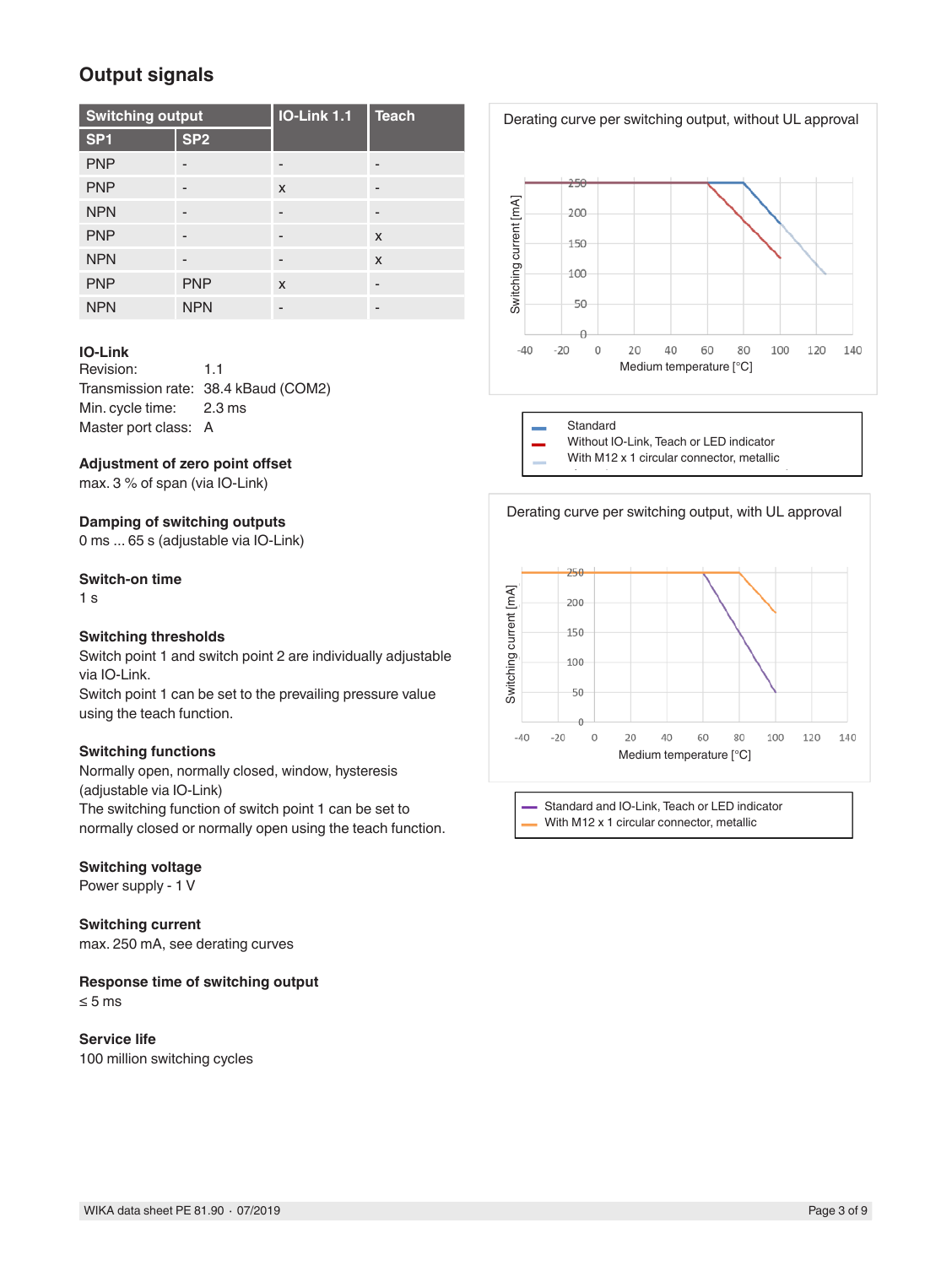## **Voltage supply**

**Power supply** DC 10 ... 32 V

**Current consumption** ≤ 25 mA

#### **Total current consumption**

≤ 0.3 A incl. switching current (with one switching output) ≤ 0.6 A incl. switching current (with two switching outputs)

### **Reference conditions (per IEC 61298-1)**

| Temperature:      | 15  25 °C [59  77 °F]                                  |
|-------------------|--------------------------------------------------------|
|                   | Atmospheric pressure: 860  1,060 mbar [12.5  15.4 psi] |
| Air humidity:     | 45  75 % r. h.                                         |
| Nominal position: | Calibrated in vertical mounting                        |
|                   | position with process connection                       |
|                   | facing downwards.                                      |
| Power supply:     | DC 24 V                                                |

### **Accuracy specifications**

**Accuracy, switching output**  $\leq \pm 1$  % of span (option:  $\leq \pm 0.5$  % of span)

#### **Long-term drift, switching output**

 $≤ ±0.1 %$ ≤ ±0.2 % for measuring ranges ≤ 0.69 bar [10 psi] ≤ ±0.26 % for increased overload safety

#### **Switching current dependency**

With switching currents greater than 50 mA: ≤ ±0.05 % per 50 mA additional applied switching current

Versions without teach function, LED status display and IO-Link 1.1: ≤ ±0.075 % per 50 mA additional applied switching current

#### **Temperature error in rated temperature range**

 $≤ ±1.5 %$  of span ≤ ±2.5 % of span for increased overload safety

#### **Temperature coefficients in rated temperature range**

| Mean TC zero point: | $\leq \pm 0.16$ % of span/10 K |
|---------------------|--------------------------------|
| Mean TC span:       | $\leq \pm 0.16$ % of span/10 K |

# **Operating conditions**

#### **Permissible temperature ranges**

|                          | <b>Standard</b>                | Option $1)$ 2)                  |
|--------------------------|--------------------------------|---------------------------------|
| Medium                   | $-30+100$ °C<br>$[-22+212$ °F] | $-40$ +125 °C<br>$[-40+257 °F]$ |
| Ambient                  | $-30+85$ °C<br>$[-22+185 °F]$  | $-40+85$ °C<br>$[-40+185 °F]$   |
| Storage                  | $-40+70$ °C<br>[-40  +158 °F]  |                                 |
| Nominal temper-<br>ature | $-20+80 °C$<br>$[-4  +176 °F]$ |                                 |

1) Only for circular connector M12 x 1, metal

2) Medium temperature limited to -40 ... +100 °C [-40 ... +212 °F] with UL approval

#### **Humidity**

45 ... 75 % r. h.

#### **Vibration resistance**

25 g, 10 ... 2,000 Hz (IEC 60068-2-6, under resonance)

#### **Shock resistance**

100 g, 6 ms (IEC 60068-2-27, mechanical) 1,000 g, 1 ms (IEC 60068-2-27, mechanical) 1)

1) Only for electrical connection, M12 x 1 metal

### **Service life**

100 million load cycles

# **Ingress protection (per IEC 60529)**

see "Electrical connections"

#### **Mounting position**

as required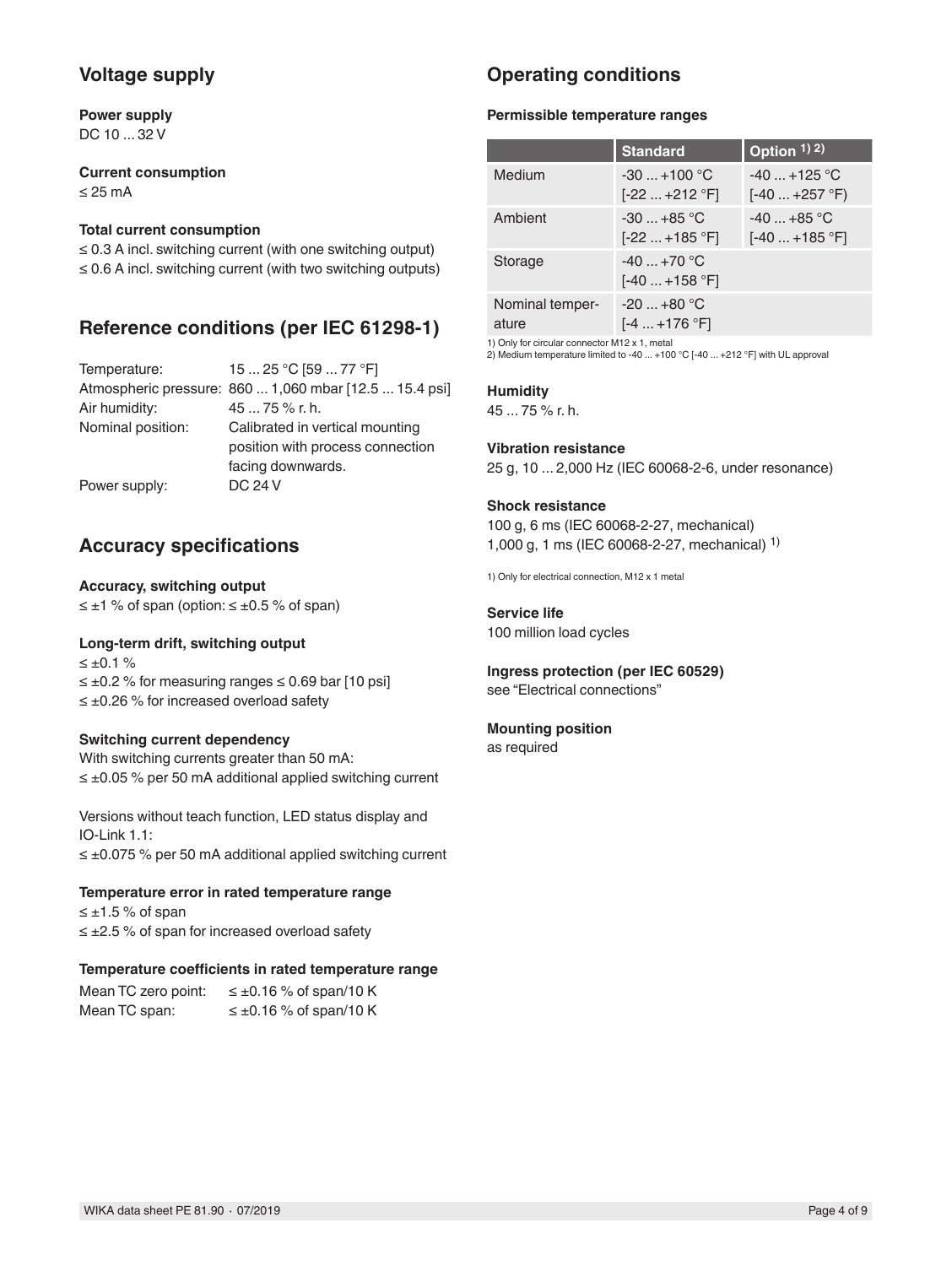### **Materials**

#### **Wetted parts**

Measuring ranges < 10 bar [150 psi]: 316L Measuring ranges ≥ 10 bar [150 psi]: 316L, PH grade steel

#### **Non-wetted parts**

| Case:                                   | 316L     |
|-----------------------------------------|----------|
| Circular connector M12 x 1, metal: 316L |          |
| Circular connector M12 x 1:             | PBT GF30 |
| LED status display:                     | PC.      |

#### **Pressure transmission medium**

Synthetic oil for all gauge pressure measuring ranges < 10 bar [150 psi] <sup>1)</sup> and all absolute pressure measuring ranges.

1) < 16 bar [250 psi] with increased overload safety

#### **Options for specific media**

- $\blacksquare$  Oil and grease free: Residual hydrocarbon: < 1,000 mg/m<sup>2</sup>
- Oxygen, oil and grease free: Residual hydrocarbon: < 200 mg/m² Packaging: Protection cap on the process connection, instrument sealed in a vacuum bag Max. permissible temperature -20 ... +60 °C [-4 ... +140 °F] Available measuring ranges:

0 ... 0.4 bar to 0 ... 400 bar [0 ... 10 to 0 ... 5,000 psi] -1 ... 0 to -1 ... 24 bar [-14.5 ... 0 to -14.5 ... 300 psi] Factory supplied without sealing Available process connections, see "Process connections"

**Process connections**

| <b>Standard</b>          | <b>Thread</b>                        | <b>Max. nominal pressure</b> | <b>Sealing</b>                             |
|--------------------------|--------------------------------------|------------------------------|--------------------------------------------|
| <b>DIN EN ISO 1179-2</b> | $G\frac{1}{4}A$                      | 600 bar [8,700 psi]          | NBR (options: Without, FPM/FKM)            |
| (formerly DIN 3852-E)    | $G\frac{1}{2}A$                      | 400 bar [5,800 psi]          | NBR (options: Without, FPM/FKM)            |
| <b>EN 837</b>            | $G\$ /4 B <sup>1</sup> )             | 1,000 bar (14,500 psi)       | without (options: Copper, stainless steel) |
|                          | G $\frac{1}{4}$ female $\frac{1}{4}$ | 1,000 bar (14,500 psi)       | without (options: Copper, stainless steel) |
|                          | $G \frac{1}{2} B^{1}$                | 1,000 bar (14,500 psi)       | without (options: Copper, stainless steel) |
| ANSI/ASME B1.20.1        | $\frac{1}{4}$ NPT 1)                 | 1,000 bar (14,500 psi)       |                                            |
|                          | $\frac{1}{2}$ NPT 1)                 | 1,000 bar (14,500 psi)       |                                            |
| ISO <sub>7</sub>         | $R\frac{1}{4}1$                      | 1,000 bar (14,500 psi)       |                                            |
| <b>KS</b>                | PT 1/4 1)                            | 1,000 bar (14,500 psi)       |                                            |
| $\overline{\phantom{a}}$ | G 1/4 female (Ermeto compatible)     | 1,000 bar (14,500 psi)       | without (options: Copper, stainless steel) |

1) suitable for oxygen, oil and grease free.

Other connections on request.

#### **Restrictor (option)**

For applications where pressure spikes can occur, the use of a restrictor is recommended. The restrictor narrows the pressure port to 0.6 mm and thus increases the resistance against pressure spikes.

#### **Enlarged pressure port (option)**

For applications with contaminated or viscous media, for specific process connections, an enlarged pressure port with a 6 or 12 mm diameter is available in order to reduce the risk of a pressure port blocking.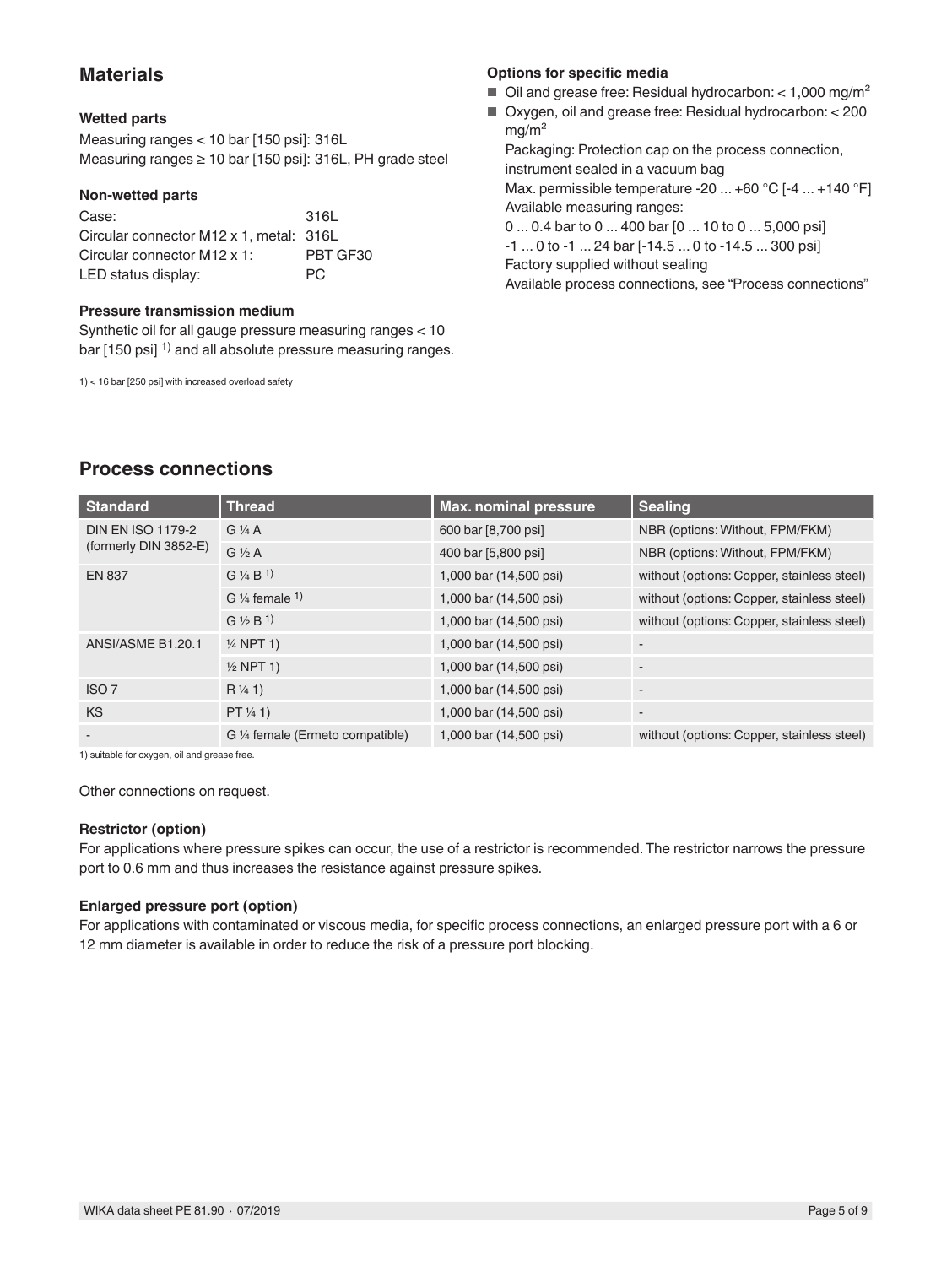# **Electrical connections**

| <b>Connection</b>                             | Ingress protection (per IEC 60529) |
|-----------------------------------------------|------------------------------------|
| Circular connector M12 x 1, metal (4-pin)     | IP65 and IP67                      |
| Circular connector M12 x 1 (4-pin)            |                                    |
| with LED status display                       | IP65 and IP67                      |
| without LED status display                    | IP65 and IP67                      |
| Angular connector DIN 175301-803 A (3-pin) 1) |                                    |
| with LED status display                       | <b>IP65</b>                        |
| without LED status display                    | <b>IP65</b>                        |

1) Only available without IO-Link and without teach function

The stated ingress protection (per IEC 60529) only applies when plugged in using mating connectors that have the appropriate ingress protection.

#### **Electrical safety**

| Short-circuit resistance:              | SP1 / SP2 vs. U- |
|----------------------------------------|------------------|
| Reverse polarity protection: U+ vs. U- |                  |
| Insulation voltage:                    | DC 500 V         |
| Overvoltage protection:                | <b>DC 36 V</b>   |

#### **Connection diagram**

| Circular connector M12 x 1 (4-pin) |             |   |  |
|------------------------------------|-------------|---|--|
|                                    | U+          |   |  |
|                                    | IJ-         | 3 |  |
|                                    | SP1/C       |   |  |
|                                    | SP2/Teach 2 |   |  |

| Angular connector DIN 175301-803 A (3-pin) |                 |   |
|--------------------------------------------|-----------------|---|
|                                            |                 |   |
|                                            | U-              | 2 |
|                                            | SP <sub>1</sub> |   |
|                                            |                 |   |

# **Legend:**

- U+ Positive power supply terminal
- U- Negative power supply terminal
- SP1 Switching output 1<br>SP2 Switching output 2

SP2 Switching output 2<br>C Communication wit Communication with IO-Link

Teach Teach input for switching output/switching function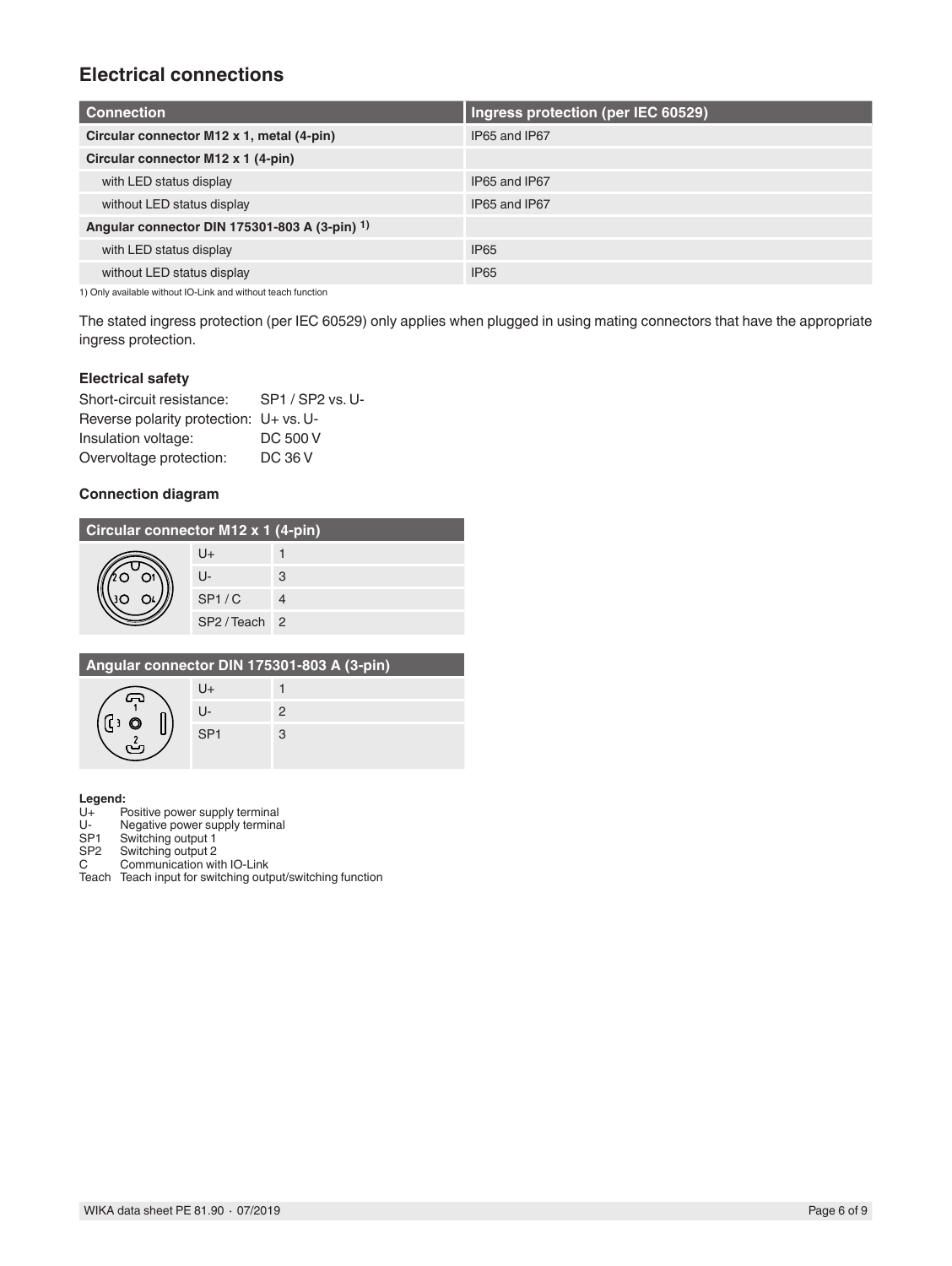# **Dimensions in mm [in]**



Weight: 60 ... 100 g [2.12 ... 3.53 oz]





| G                   | H         |
|---------------------|-----------|
| $G\mathrel{\vee} A$ | 14 [0.55] |
| $G\frac{1}{2}A$     | 17 [0.67] |







| G                     | Ш         |
|-----------------------|-----------|
| $G\mathrel{\vee} A B$ | 13 [0.51] |
| $G\frac{1}{2}B$       | 20 [0.79] |







| - 1               | --       |
|-------------------|----------|
| $\frac{1}{4}$ NPT | 13[0.51] |
| $\frac{1}{2}$ NPT | 19[0.75] |
| $R\frac{1}{4}$    | 13[0.51] |
| PT 1/4            | 13[0.51] |





Ermeto compatible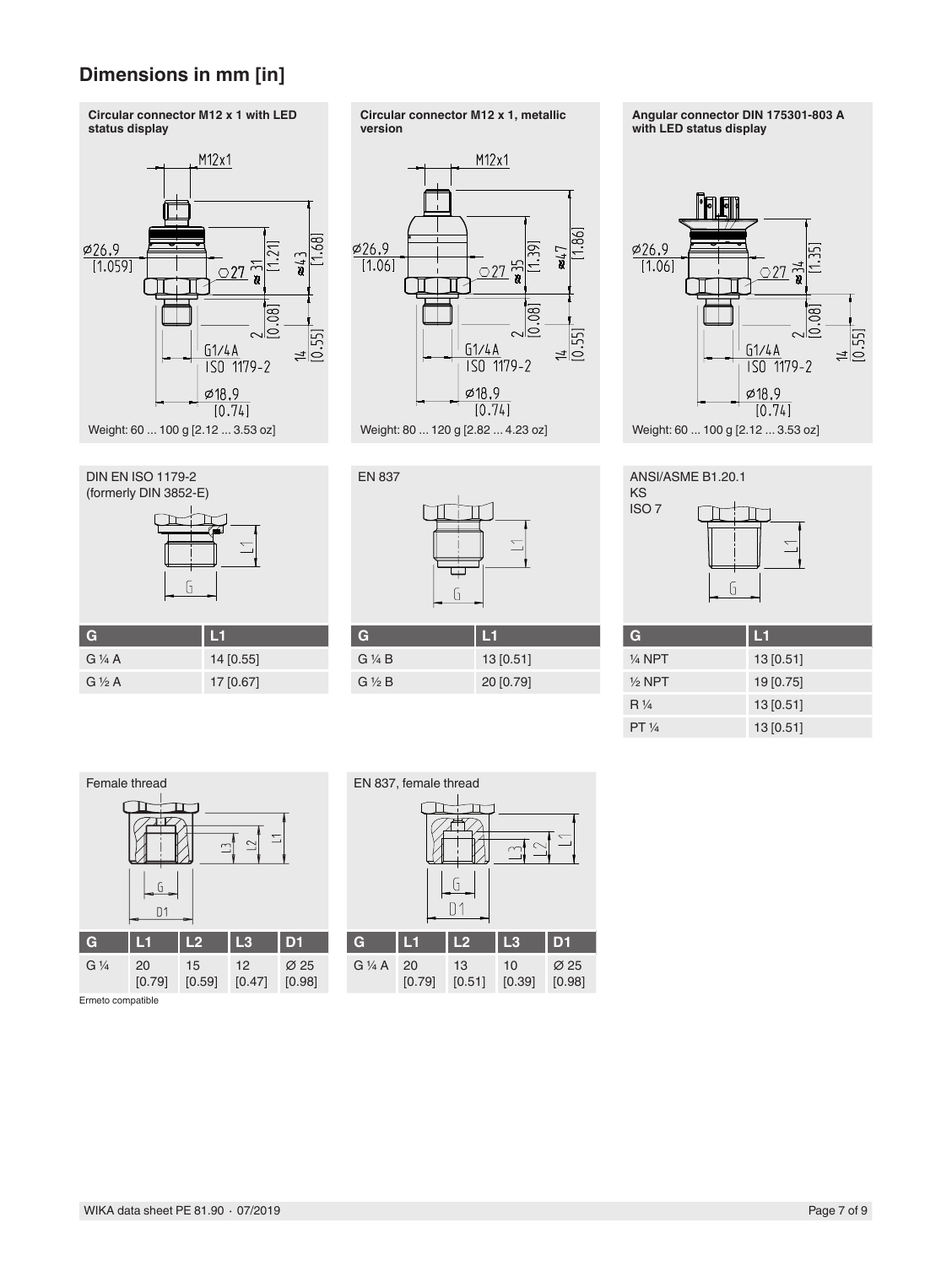# **Accessories and spare parts**

| <b>Sealings</b> |                                                                         |              |
|-----------------|-------------------------------------------------------------------------|--------------|
|                 | <b>Description</b>                                                      | Order number |
|                 | NBR profile sealing G 1/4 A DIN EN ISO 1179-2 (formerly DIN 3852-E)     | 1537857      |
|                 | FPM/FKM profile sealing G 1/4 A DIN EN ISO 1179-2 (formerly DIN 3852-E) | 1576534      |
|                 | NBR profile sealing G 1/2 A DIN EN ISO 1179-2 (formerly DIN 3852-E)     | 1039067      |
|                 | FPM/FKM profile sealing G 1/2 A DIN EN ISO 1179-2 (formerly DIN 3852-E) | 1039075      |
|                 | Copper G 1/4 B EN 837                                                   | 11250810     |
|                 | Stainless steel G 1/4 B EN 837                                          | 11250844     |
|                 | Copper G $\frac{1}{2}$ B EN 837                                         | 11250861     |
|                 | Stainless steel G 1/2 B EN 837                                          | 11251042     |

### **Connectors with moulded cable**

|  | <b>Description</b>                                                                                  | Temperature range            | <b>Cable diameter</b> | Order number |
|--|-----------------------------------------------------------------------------------------------------|------------------------------|-----------------------|--------------|
|  | Straight version, cut to length, 4-pin, 2 m<br>[6.6 ft] PUR cable, UL listed, IP67                  | $-20+80$ °C<br>$[-4+176 °F]$ | $4.5$ mm<br>[0.18 in] | 14086880     |
|  | Straight version, cut to length, 4-pin, 5 m<br>[16.4 ft] PUR cable, UL listed, IP67                 | $-20+80$ °C<br>$[-4+176 °F]$ | $4.5$ mm<br>[0.18 in] | 14086883     |
|  | Straight version, cut to length, 4-pin, 10 m<br>[32.8 ft] PUR cable, UL listed, IP67                | $-20+80$ °C<br>$[-4+176 °F]$ | $4.5$ mm<br>[0.18 in] | 14086884     |
|  | Angled version, cut to length, 4-pin, 2 m<br>[6.6 ft] PUR cable, UL listed, IP67                    | $-20+80 °C$<br>$[-4+176 °F]$ | $4.5$ mm<br>[0.18 in] | 14086889     |
|  | Angled version, cut to length, 4-pin, 5 m<br>[16.4 ft] PUR cable, UL listed, IP67                   | $-20+80$ °C<br>$[-4+176 °F]$ | $4.5$ mm<br>[0.18 in] | 14086891     |
|  | Angled version, cut to length, 4-pin, 10 m<br>[32.8 ft] PUR cable, UL listed, IP67                  | $-20+80$ °C<br>$[-4+176 °F]$ | $4.5$ mm<br>[0.18 in] | 14086892     |
|  | Connection cable, 4-pin, 2 m [6.6 ft] PUR<br>cable, UL listed, IP67<br>1x LED green, 2x LED yellow  | $-20+80$ °C<br>$[-4+176 °F]$ | $4.5$ mm<br>[0.18 in] | 14252834     |
|  | Connection cable, 4-pin, 5 m [16.4 ft]<br>PUR cable, UL listed, IP67<br>1x LED green, 2x LED yellow | $-20+80$ °C<br>$[-4+176 °F]$ | $4.5$ mm<br>[0.18 in] | 14252835     |

### **IO-Link master**

| ık master |                                                                                                                                                                                                                                                                                                                                                                                                                                                                                                                                                                                                                                                                |              |
|-----------|----------------------------------------------------------------------------------------------------------------------------------------------------------------------------------------------------------------------------------------------------------------------------------------------------------------------------------------------------------------------------------------------------------------------------------------------------------------------------------------------------------------------------------------------------------------------------------------------------------------------------------------------------------------|--------------|
|           | <b>Description</b>                                                                                                                                                                                                                                                                                                                                                                                                                                                                                                                                                                                                                                             | Order number |
|           | <b>IO-Link master</b><br>■ USB port for setting, monitoring and diagnosing IO-Link instruments on notebook or desktop<br>PC.<br>$\blacksquare$ Connection of the IO-Link instruments via M12 x 1 circular connector<br><b>Let Licence for PC software (system requirement: Windows 7/8.1 and Windows 10 (32 or 64 bit)</b><br>■ Suitable for IO-Link version V1.0 and V1.1<br>$\blacksquare$ 115/230 V AC - 24 V DC (1 A) external power supply and international adapter included<br>Instruments with a current requirement of up to 80 mA can be operated without external pow-<br>er, otherwise, the DC 24 V (1 A) external power supply must be connected. | 14239506     |
|           |                                                                                                                                                                                                                                                                                                                                                                                                                                                                                                                                                                                                                                                                |              |